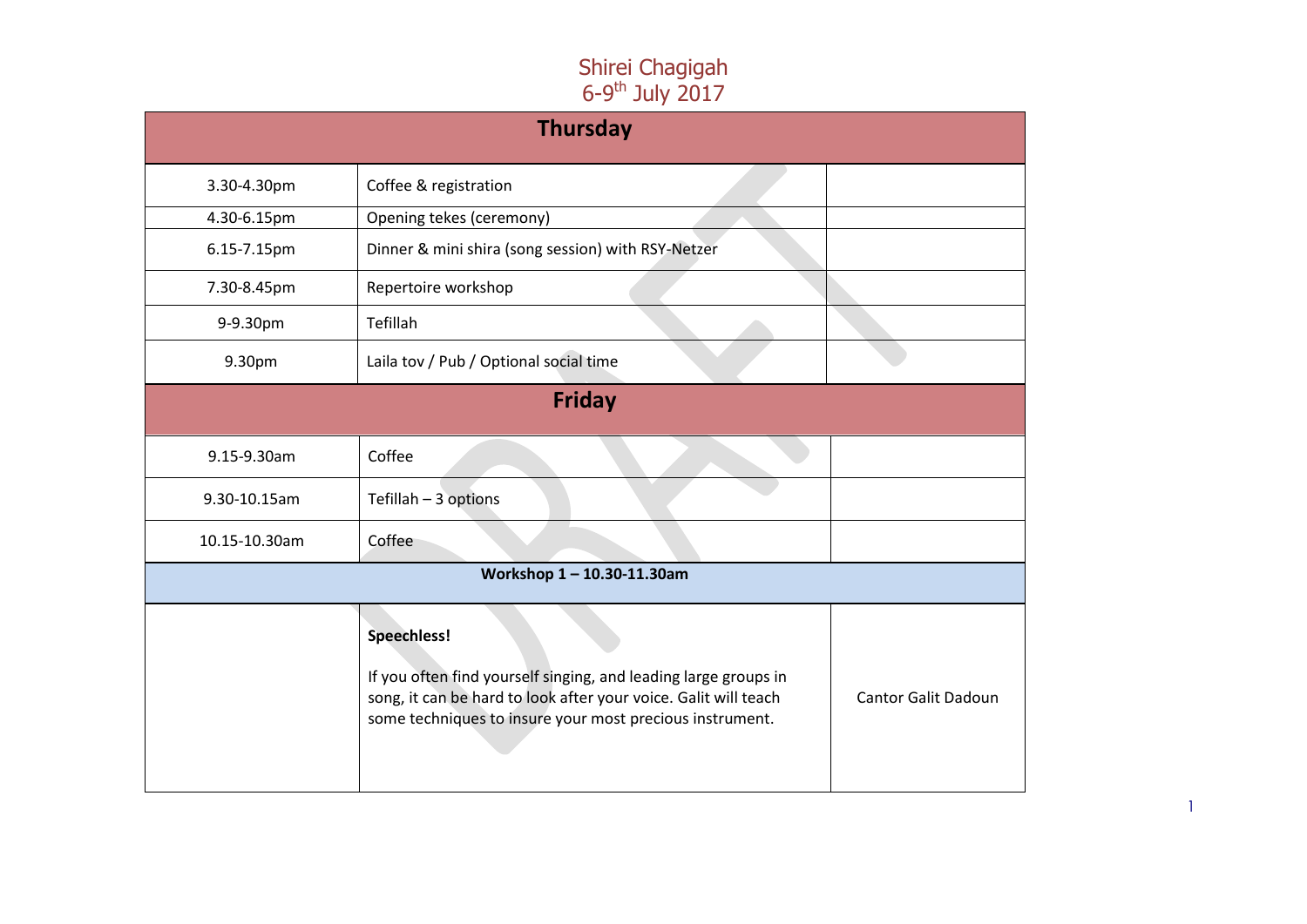| Shabbat Z'mirot<br>Join Noah to sing through a treasure trove of Shabbos Zmiros -<br>Shabbat table songs. Learn new songs and come ready to share<br>your favourites. Sheet music won't be handed out, so please<br>bring recording devices.                                                                                                                                                                                                                                                                                                              | Noah Aronson                            |
|-----------------------------------------------------------------------------------------------------------------------------------------------------------------------------------------------------------------------------------------------------------------------------------------------------------------------------------------------------------------------------------------------------------------------------------------------------------------------------------------------------------------------------------------------------------|-----------------------------------------|
| <b>Radical Ritual: Elevating Life's Smaller Moments</b><br>Join Zöe and Ken as they explore ways to create new and<br>inspirational Jewish rituals to mark some of the moments in life<br>that are small, but still meaningful - from finishing medical<br>treatment, to setting off on Israel tour, to simply going to sleep<br>at night.<br>They will share examples they have created in their own<br>communities – both in congregational and camp life – and work<br>with you to think up new possibilities you might never before<br>have imagined. | Cantor Zöe Jacobs &<br>Rabbi Ken Chasen |
| Something Old, Something New<br>It's many years since Judith's Gesher and Open began to move<br>out and make their way in the world. You are warmly invited to<br>join her on a tour of her Jewish musical soundscape to date,<br>from those early songs, through her setting of L'cha Adonai, to<br>her Ein Keloheinu which is hot off the press.                                                                                                                                                                                                        | <b>Judith Silver</b>                    |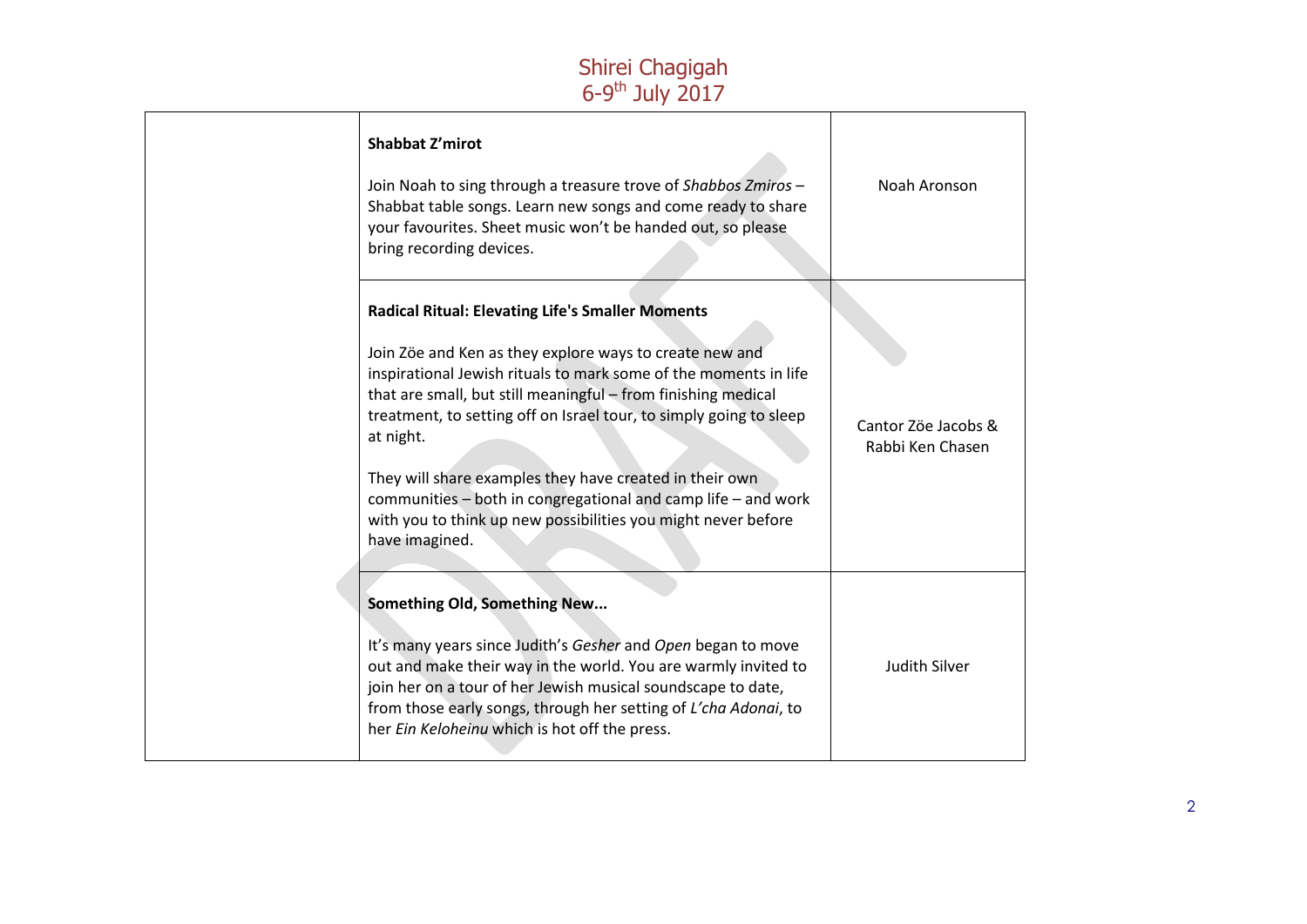| Workshop 2 - 11.45am-12.45pm                                                                                                                                                                                                                                                                                                                                                                |                                            |  |
|---------------------------------------------------------------------------------------------------------------------------------------------------------------------------------------------------------------------------------------------------------------------------------------------------------------------------------------------------------------------------------------------|--------------------------------------------|--|
| "Those who wish to sing will always find a song."<br>Extrapolating from this Swedish proverb, we'll sing together some<br>wonderful service music that's suitable for even the newest of<br>singers.<br>This session is aimed at:<br>(a) those who are new to singing or to group singing, and<br>(b) those who want to encourage more singing at their shul, and<br>are looking for ideas! | Mich Sampson                               |  |
| Putting the High in the Holy Days<br>How can we weave together tradition and modernity on the High<br>Holy Days? How do we combine the comfort of the familiar with<br>the spiritual uplift of the new? Learn how to create deep<br>connections and meaningful moments, in order to enhance the<br>High Holy Day prayer experience.                                                         | Cantor Rosalie Boxt &<br>Cantor Zöe Jacobs |  |
| Pray with your instrument<br>Bring along your musical instruments and find out how you can use<br>them as instruments for prayer. Join Elana's impromptu band, to<br>explore how the music we make can enhance and deepen worship.                                                                                                                                                          | Elana Arian                                |  |
| New music for prayer- Details TBC                                                                                                                                                                                                                                                                                                                                                           | Dean Staker                                |  |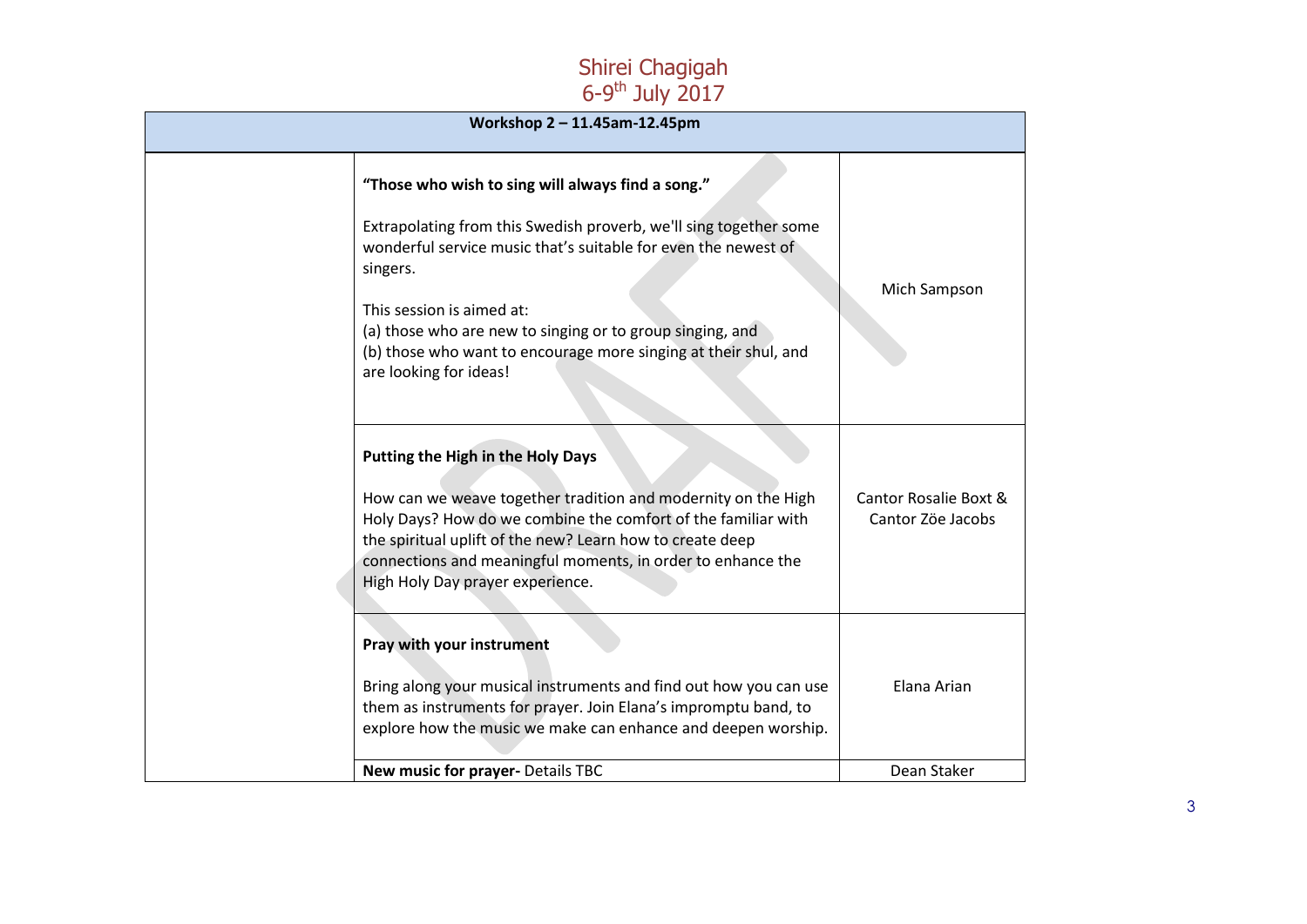| $1-2$ pm | Lunch & mini shira (song session) with RSY-Netzer                                                                                                                                                                                                                                                                                                                    |                                                                  |
|----------|----------------------------------------------------------------------------------------------------------------------------------------------------------------------------------------------------------------------------------------------------------------------------------------------------------------------------------------------------------------------|------------------------------------------------------------------|
| 2-2.45pm | Zman B'Yachad<br>We will focus on pieces of Shabbat repertoire together, as one<br>conference community.                                                                                                                                                                                                                                                             |                                                                  |
| 2.45-3pm | <b>Coffee Break</b>                                                                                                                                                                                                                                                                                                                                                  |                                                                  |
|          | Workshop $3 - 3-4$ pm                                                                                                                                                                                                                                                                                                                                                |                                                                  |
|          | 'It's high up here!' - Views from the Podium<br>Scuppered by singers? Confused by committees? Puzzled by<br>planning? Join a discussion and support session for leaders of<br>synagogue singers or choirs. Bring your concerns and challenges,<br>and pick the brains of your panel, as well as those of your fellow<br>music leaders.                               | Alan Byers, Mich<br>Sampson, Joseph Finlay,<br>Franklyn Gellnick |
| $3-4pm$  | <b>Companion Voices</b><br>Judith founded Companion Voices in 2014, to bring the comfort<br>and solidarity of song to the bedside of those at the end of life.<br>Three years and four groups later, the movement is gaining<br>momentum. In this session you will have the opportunity to learn<br>more about it and experience a taste of its potential and power. | Judith Silver                                                    |
|          | <b>Avinu? Malkeinu?</b>                                                                                                                                                                                                                                                                                                                                              | Dalia Marx                                                       |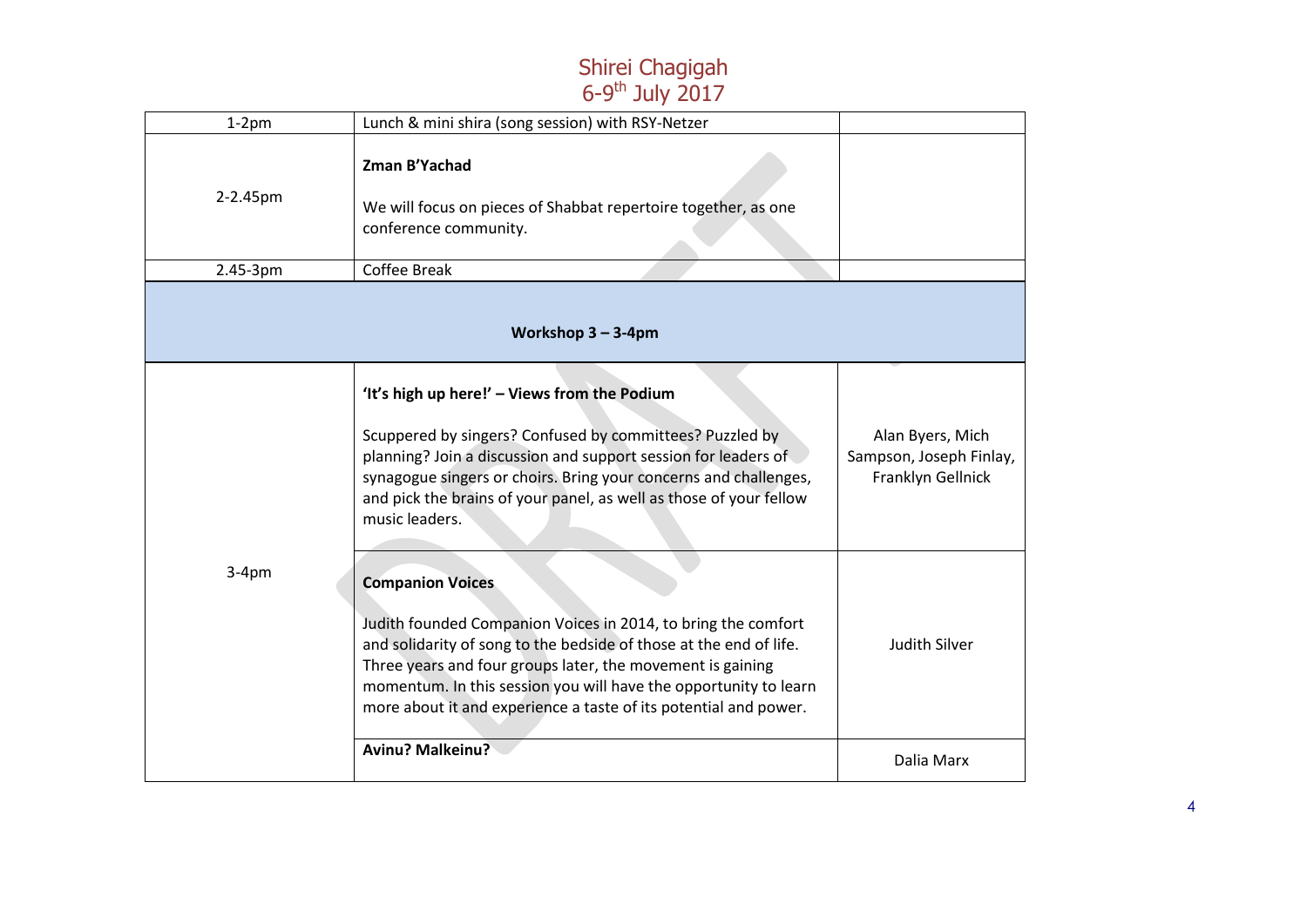|                 | Pointless?<br>Have you ever wanted to understand more about the dots and<br>squiggles that make up Hebrew vowels? Why are there three ways<br>to mark the 'a' sound? And when is an 'a' really an 'o'? And why on<br>earth do certain letters sometimes have a dot in them and<br>sometimes not?<br>Well over a thousand years ago, the Masoretes invented the<br>Hebrew vowel system called pointing. Come and find out its<br>hidden mysteries and deepen your understanding of the language. | Rabbi Paul Freedman        |
|-----------------|-------------------------------------------------------------------------------------------------------------------------------------------------------------------------------------------------------------------------------------------------------------------------------------------------------------------------------------------------------------------------------------------------------------------------------------------------------------------------------------------------|----------------------------|
| 4-5.30pm        | Make your way to FRS (lifts available)                                                                                                                                                                                                                                                                                                                                                                                                                                                          |                            |
| 5.30-6.15pm     | A musical reception for welcoming Shabbat - open to conference<br>delegates and guests alike.                                                                                                                                                                                                                                                                                                                                                                                                   |                            |
| 6.30pm          | Kabbalat Shabbat Service                                                                                                                                                                                                                                                                                                                                                                                                                                                                        |                            |
| 8pm             | Dinner                                                                                                                                                                                                                                                                                                                                                                                                                                                                                          |                            |
| 9.30pm          | Oneg Shabbat                                                                                                                                                                                                                                                                                                                                                                                                                                                                                    |                            |
| 10.30pm         | Lailah tov                                                                                                                                                                                                                                                                                                                                                                                                                                                                                      |                            |
|                 | <b>Saturday</b>                                                                                                                                                                                                                                                                                                                                                                                                                                                                                 |                            |
| 9.45-10.15am    | Preparation for tefillah through meditation                                                                                                                                                                                                                                                                                                                                                                                                                                                     | <b>Cantor Rosalie Boxt</b> |
| 10.30am-12.30pm | <b>Shabbat Shacharit (services)</b>                                                                                                                                                                                                                                                                                                                                                                                                                                                             |                            |
| 12.45-1.30pm    | Kiddush & lunch                                                                                                                                                                                                                                                                                                                                                                                                                                                                                 |                            |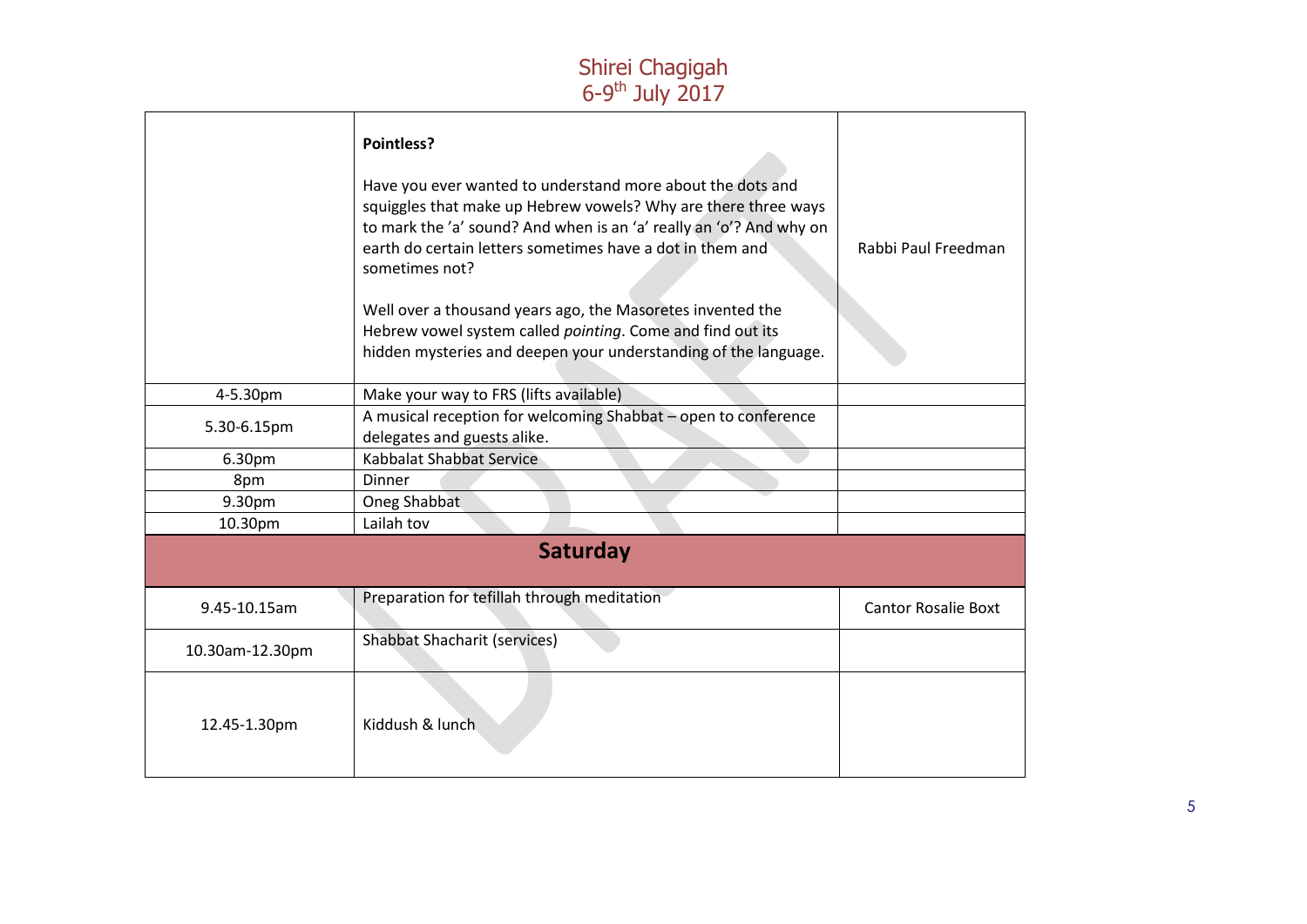| Workshop $4 - 1.30 - 2.30$ pm |                                                                                                                                                                                                                                                                                                                                                                                                                                                                                                                                             |                            |
|-------------------------------|---------------------------------------------------------------------------------------------------------------------------------------------------------------------------------------------------------------------------------------------------------------------------------------------------------------------------------------------------------------------------------------------------------------------------------------------------------------------------------------------------------------------------------------------|----------------------------|
|                               | Developing Artistry on the Guitar                                                                                                                                                                                                                                                                                                                                                                                                                                                                                                           |                            |
|                               | So many of us have learned to be 'functional' guitarists for group<br>singing and worship, but we long to move beyond the basics. This<br>intensive will help you to master techniques that will add beauty<br>and inspiration to your guitar playing.<br>Ken will show you how to experiment with chord structures,<br>moving bass lines, picking and strumming methods, the use of<br>transition chords, and melodic vs. rhythmic use of the instrument.<br>Come and learn how to make the guitar an elegant voice in<br>communal prayer! | Rabbi Ken Chasen           |
| to lead!                      | The Magic of Movement in Songleading<br>Rosalie will show you how to teach and lead music with everything<br>- and that really means everything - you have! Learn how to use<br>your body and your face rather than shouting out commands, to<br>improve your communication in music and prayer. We should<br>have time for everyone in the group to practise using your bodies                                                                                                                                                             | <b>Cantor Rosalie Boxt</b> |
|                               | Take Your Synagogue Band from Good to Great!<br>A masterclass with several local synagogue bands, yet open to all!<br>How can you make your band an integral part of the prayer-leading<br>team? Join us as we workshop new ideas and strategies for<br>instrumental additions to prayer.                                                                                                                                                                                                                                                   | Elana Arian                |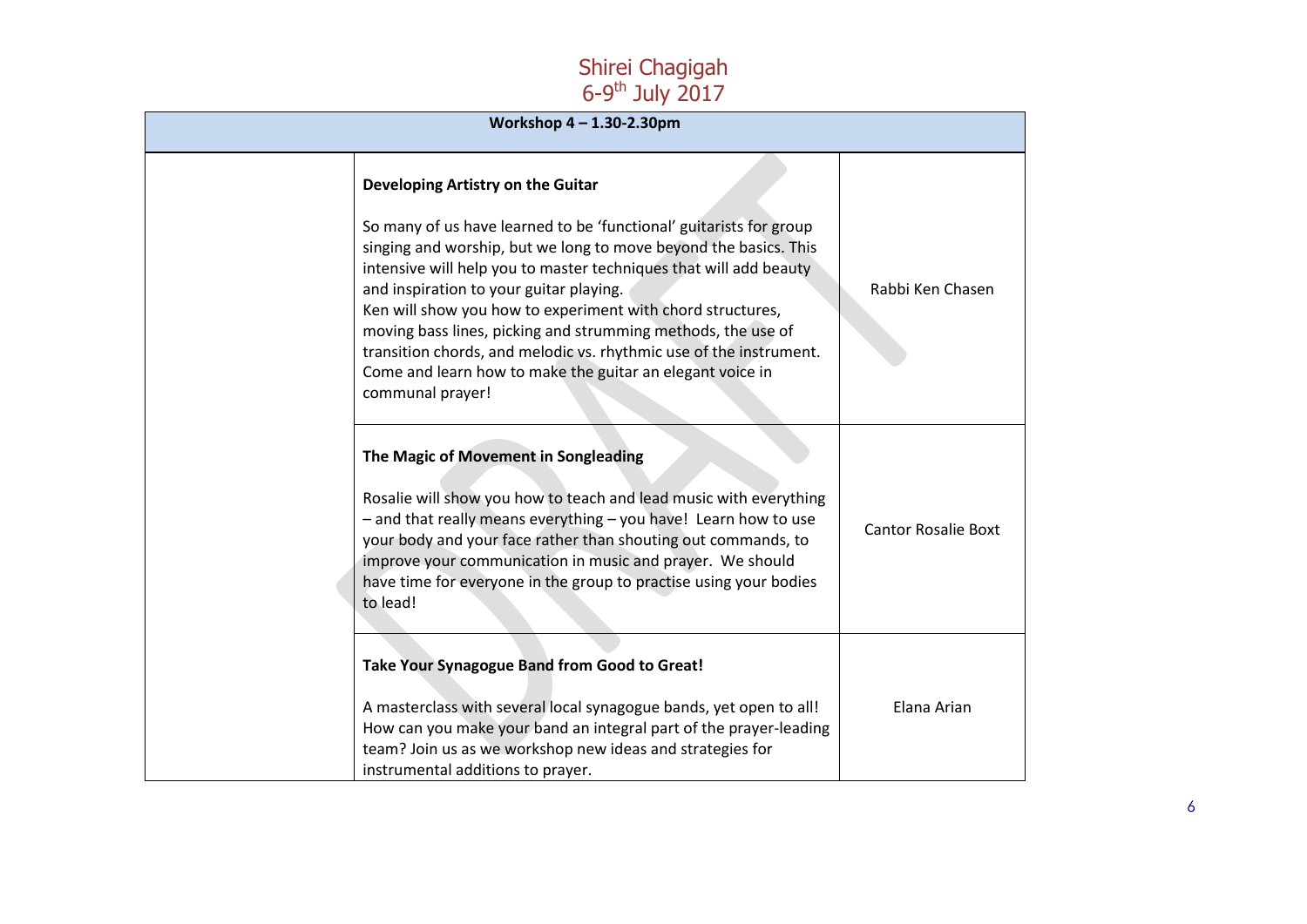|             | <b>Songs Without Words</b><br>Our days are filled with words - in our conversations, on our<br>screens, and usually in our songs as well. In this workshop we'll<br>leave language at the door, and learn some beautiful niggunim:<br>wordless tunes that rely on sound, melody and harmony to carry<br>their intention. We'll learn how niggunim can transform a space,<br>whether by filling it with energy and ruach (spirit) or by allowing<br>our thoughts to still, our minds to become calm. | Cantor Zöe Jacobs |
|-------------|-----------------------------------------------------------------------------------------------------------------------------------------------------------------------------------------------------------------------------------------------------------------------------------------------------------------------------------------------------------------------------------------------------------------------------------------------------------------------------------------------------|-------------------|
| 2.45-3.15pm | Coffee Break                                                                                                                                                                                                                                                                                                                                                                                                                                                                                        |                   |
| 3.15-4.30pm | Z'man Byachad<br>Together, as one conference community, we'll learn from RSY-<br>Netzer. Be prepared to be enthused, educated, and enriched!                                                                                                                                                                                                                                                                                                                                                        | <b>RSY-Netzer</b> |
|             | Sharing Circles OR Concert OR Free Time - 4.45-6pm                                                                                                                                                                                                                                                                                                                                                                                                                                                  |                   |
|             | <b>Sharing Circles</b><br>Join with other Shirei Chagigah participants and share music you<br>know and love!<br>Sharing Circle 1: Children's Music<br>Sharing Circle 2: Music for Prayer<br>Sharing Circle 3: New Compositions                                                                                                                                                                                                                                                                      |                   |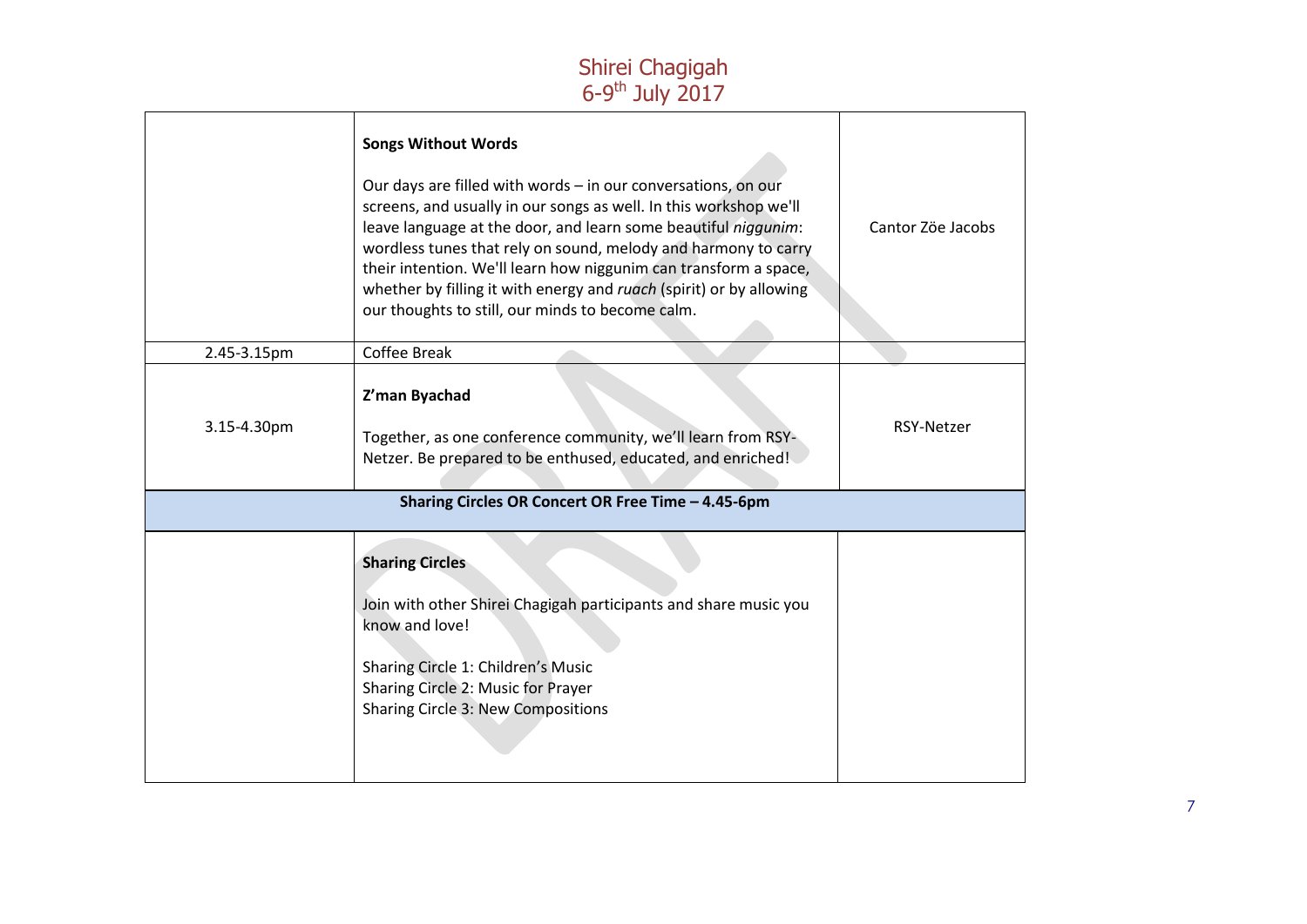|             | <b>Miriam's Sister</b><br>Three experienced musicians in their own right come together as<br>the melodious and entertaining Miriam's Sister. Inspired by Jewish<br>teachings, social justice and day-to-day anomalies, they craft their<br>original songs in close three-part harmony. They are three<br>beautiful voices united in celebration. | Jess Gold,<br>Naomi Charatan,<br>Rosalyn Miller |
|-------------|--------------------------------------------------------------------------------------------------------------------------------------------------------------------------------------------------------------------------------------------------------------------------------------------------------------------------------------------------|-------------------------------------------------|
| 6.15-7pm    | Dinner                                                                                                                                                                                                                                                                                                                                           |                                                 |
| 7pm         | To Radlett Centre                                                                                                                                                                                                                                                                                                                                |                                                 |
| 7.30-9.30pm | <b>CONCERT</b><br>Shirei Chagigah:Live                                                                                                                                                                                                                                                                                                           |                                                 |
| 9.30pm      | Havdallah                                                                                                                                                                                                                                                                                                                                        |                                                 |
| 9.45pm      | Pub<br>Lailah tov (Good Night)                                                                                                                                                                                                                                                                                                                   |                                                 |
|             | <b>Sunday</b>                                                                                                                                                                                                                                                                                                                                    |                                                 |
| 9.30am      | Coffee                                                                                                                                                                                                                                                                                                                                           |                                                 |
| 10-10.45am  | <b>Morning Tefillah</b>                                                                                                                                                                                                                                                                                                                          |                                                 |
| 10.45-11am  | <b>Coffee Break</b>                                                                                                                                                                                                                                                                                                                              |                                                 |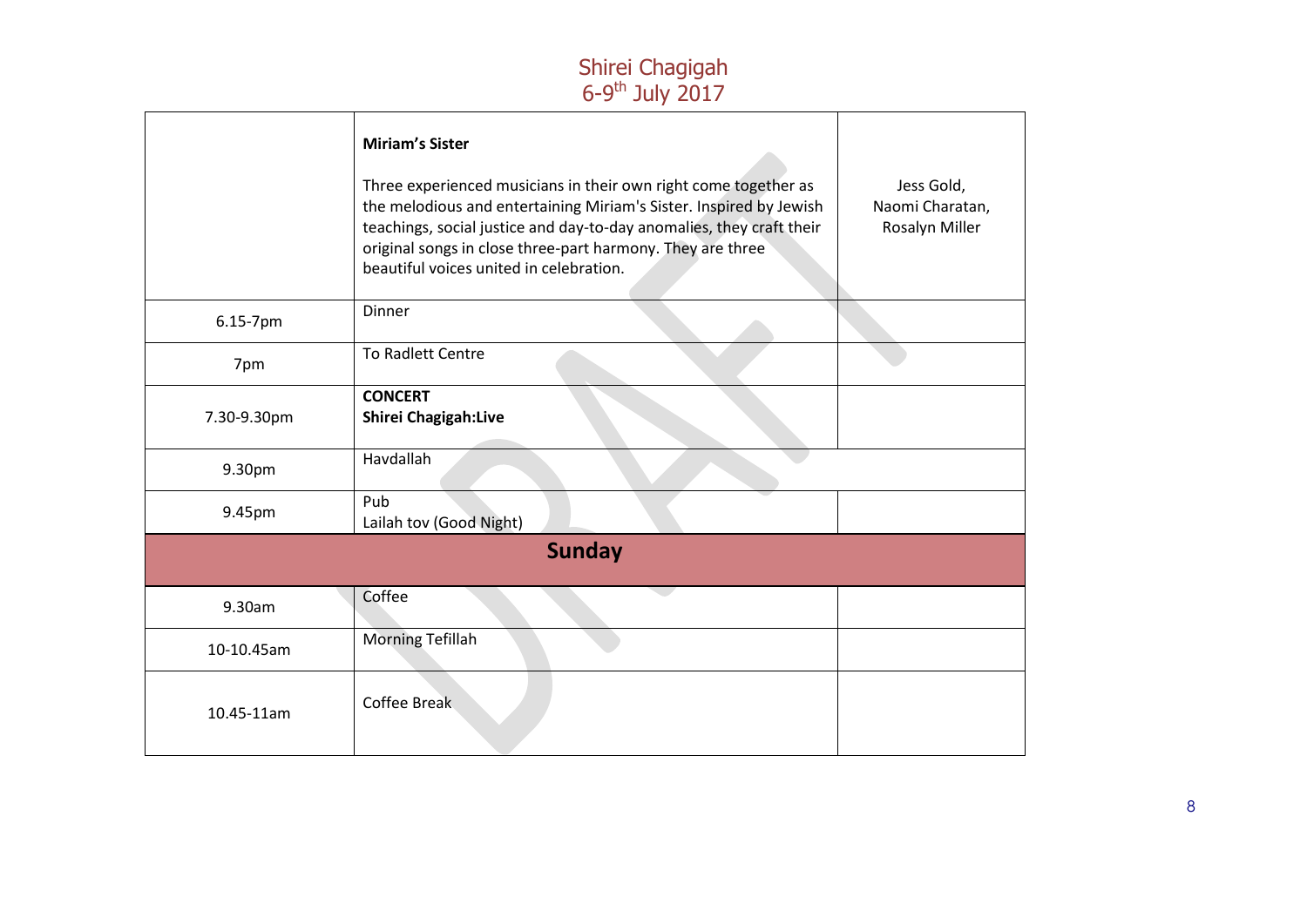| Workshop $5 - 11$ am-12.15pm |                                                                                                                                                                                                                                                                                                                                                                                                                                                                                                                                                                                                                                                                                                                                                                                               |                       |
|------------------------------|-----------------------------------------------------------------------------------------------------------------------------------------------------------------------------------------------------------------------------------------------------------------------------------------------------------------------------------------------------------------------------------------------------------------------------------------------------------------------------------------------------------------------------------------------------------------------------------------------------------------------------------------------------------------------------------------------------------------------------------------------------------------------------------------------|-----------------------|
|                              | The Shirei Chagigah Chamber Choir<br>Take a music bath once or twice a week  You will find it is to the<br>soul what a water bath is to the body.<br><b>Oliver Wendell Holmes Sr.</b><br>Come and sing some of the most beautiful choral settings of liturgy<br>from the 16th century to now! You'll need to be comfortable with<br>sheet music, and preferably be able to sight-read (or be good at<br>pretending to!)                                                                                                                                                                                                                                                                                                                                                                       | Mich Sampson          |
|                              | Not Your Grandmother's Nusach: The Power of Liturgical<br><b>Chanting!</b><br>Imagine: you've just woken up in the middle of a completely<br>foreign place - the people around you speak a language you've<br>never heard before, you can't read any of the signs on streets or<br>buildings, and you don't even know what day it is. As you walk<br>around in search of some clues, you stumble upon what looks like<br>a synagogue. You open the doors and are greeted by an<br>unmistakable melody. Suddenly you know without a shadow of a<br>doubt: it is Friday night!<br>Nusach, or liturgical chant, grounds us in time and memory in a<br>way that nothing else can. Explore the basics of nusach and<br>discover innovative ways to seamlessly incorporate it into your<br>tefilah. | <b>Tamara Wolfson</b> |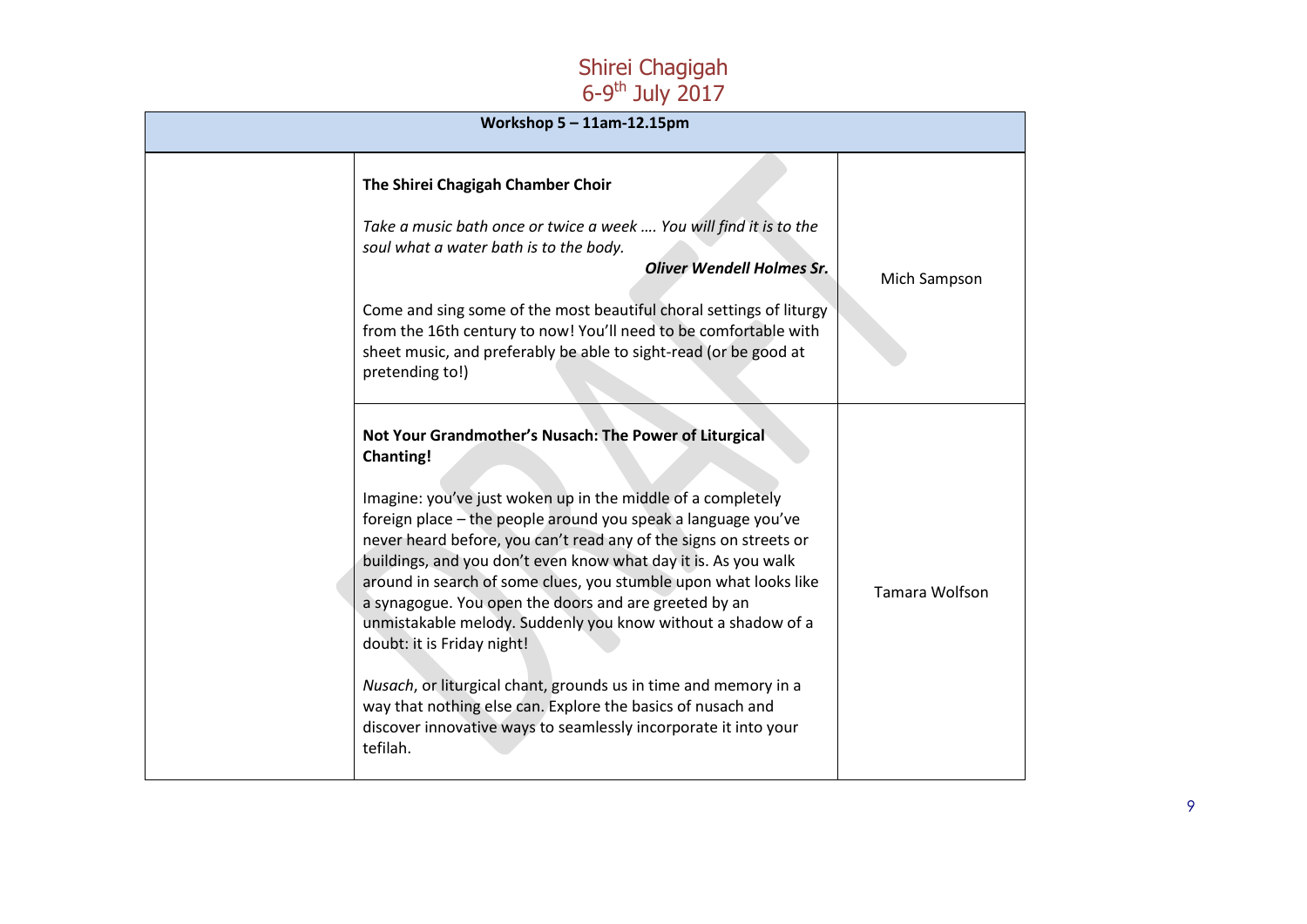|           | Songwriters' workshop<br>Have you always wanted to write Jewish songs but never had the<br>courage to give it a go? Or maybe you're a seasoned composer but<br>have never written anything Jewish? Come and learn some of<br>Noah and Elana's songwriting techniques, find out the do's and the<br>don'ts (there are very few don'ts!), and get the tools you need to<br>start you on your Jewish songwriting journey.                                      | Noah Aronson &<br>Elana Arian |
|-----------|-------------------------------------------------------------------------------------------------------------------------------------------------------------------------------------------------------------------------------------------------------------------------------------------------------------------------------------------------------------------------------------------------------------------------------------------------------------|-------------------------------|
|           | Who Moved My Melody? Teaching within Worship                                                                                                                                                                                                                                                                                                                                                                                                                |                               |
|           | So much repertoire could enhance moments in our worship, and<br>yet our congregations often experience loss when we introduce<br>new melodies. How can we elevate our prayer through new<br>settings in a way that honours the familiar and yet enhances the<br>liturgy with new expressions?<br>What are the techniques (musical and verbal) we can use to teach<br>new melodies while respecting the integrity and history of the<br>community's worship? | <b>Cantor Rosalie Boxt</b>    |
| 12.30-1pm | Zman B'Yachad                                                                                                                                                                                                                                                                                                                                                                                                                                               |                               |
| $1-2$ pm  | Lunch & mini shira (song session) with RSY-Netzer                                                                                                                                                                                                                                                                                                                                                                                                           |                               |